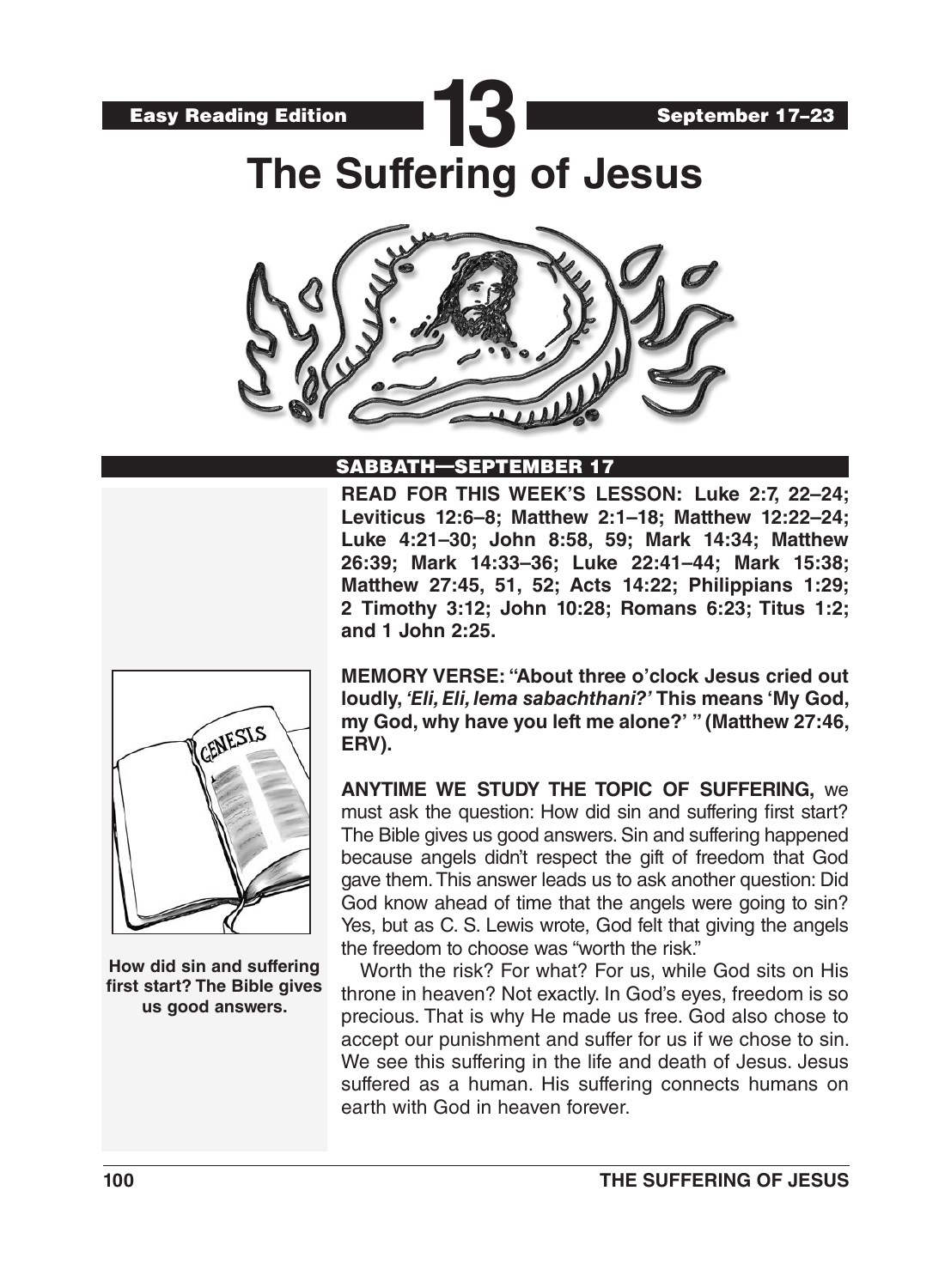# SUNDAY—SEPTEMBER 18 Lesson 13 **JESUS' CHILDHOOD (Luke 2:7, 22–24)**

The Bible gives us little information about Jesus' childhood. But a few verses do tell us something about how things were when He came to this earth as one of us.

**Read Luke 2:7, 22–24 (read also Leviticus 12:6–8) and Matthew 2:1–18. What do these verses show us about Jesus' life as a young child? Was His life easy or hard?**

Jesus was born poor. People wanted to kill Jesus even when He was a baby. The Bible helps us understand the troubles that Jesus had from an early age.

**Read John 1:46. How does this verse help us understand more about the troubles that the young Jesus suffered?**

Jesus is the only Person who lived on this earth who never sinned. But He lived with sinners. Jesus must have suffered deeply as a child. He was perfect. So, the sin all around Him must have bothered Him very much. We are far from perfect. We are sinners, for sure. At the same time, there are some sins that we will not ever do. We don't even want to hear about anyone who does them. When we do, we feel sad and upset. Can you think about how Jesus felt when He saw sin? He must have felt a lot of pain, for sure.

**Ask: "Do the sins all around me bother me? Or don't I care?" If you're not bothered by sin, can it be because of the things you read, watch, or do? Think about it.** 



**Jesus must have suffered deeply as a child.**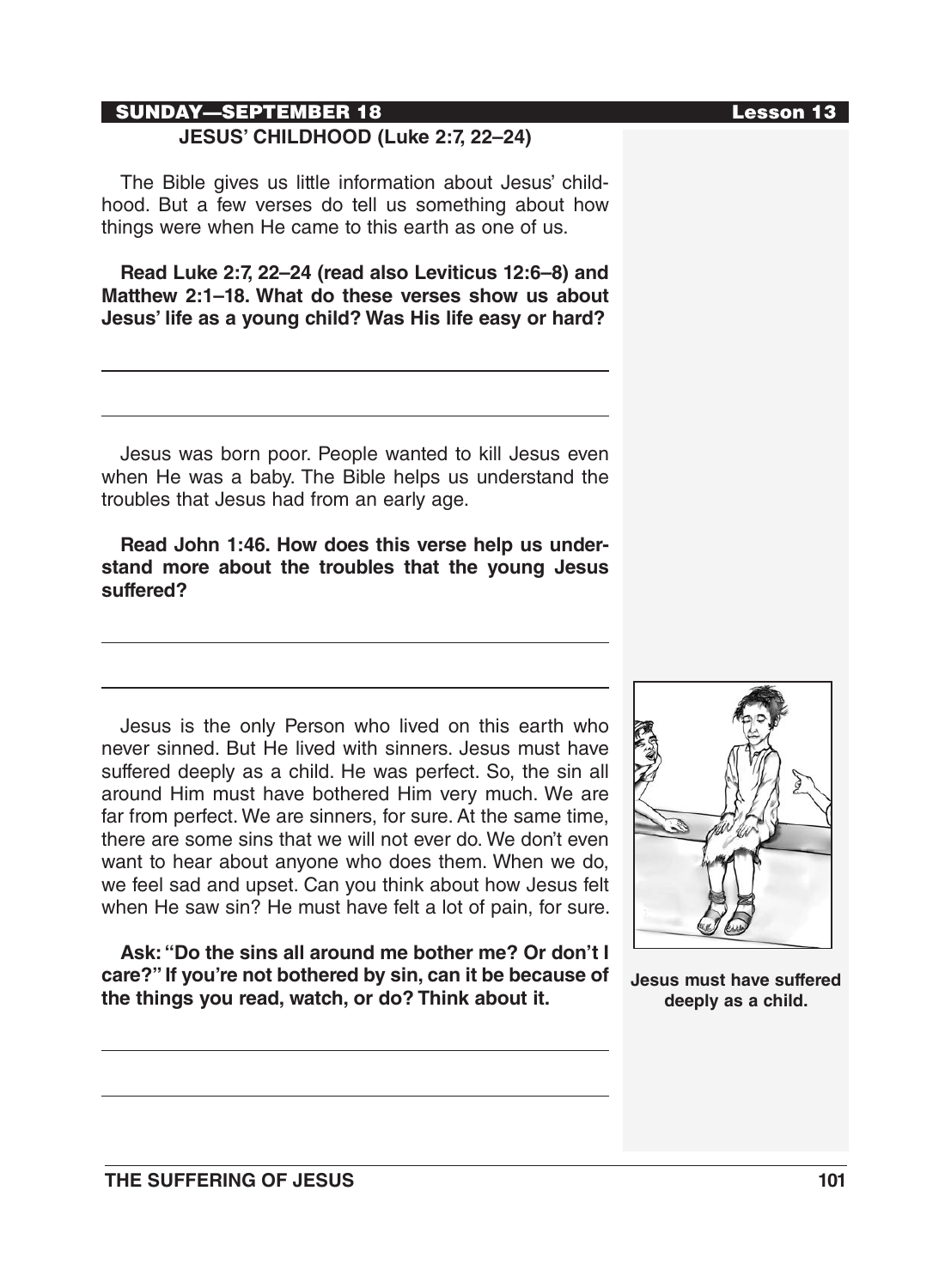

**We've all felt rejected. We are hurt because of what we are losing.**

#### Lesson 13 MONDAY—SEPTEMBER 19

#### **HATED AND REJECTED BY MEN (Matthew 12:22–24)**

**Read these verses: Matthew 12:22–24; Luke 4:21–30; and John 8:58, 59. As you read, remember that Jesus was God. Remember also that He made the skies and the earth. Remember that Jesus came to offer Himself for the sins of everyone, too. How do these verses help us understand the pain that Jesus suffered on this earth?**

People everywhere always misunderstood Jesus. They didn't understand His life, acts, and teachings. The leaders didn't understand Jesus. Sometimes the people didn't understand Him, too. Later, their misunderstanding caused the people to hate Jesus and reject Him. Think about it: Jesus was hated and rejected by the very people He came to save! Parents with disobedient children may understand a little bit about what Jesus felt. Parents understand that their children need help. The parents are willing to give everything to help their children. But the children reject the parent. The sad thing is that the parents may be the only ones who can keep their children's lives from being destroyed. This example helps us understand Jesus' own experience on earth. That experience must have been very painful for Him.

**Read Matthew 23:37. What does this verse tell us about how Jesus felt about being rejected? As you read, ask yourself, Was Jesus feeling bad for Himself (as we often do when we are rejected)? Or was Jesus feeling bad for another reason? If yes, what was it?**

We have all felt rejected before. Maybe we felt pain for the same reason Jesus felt pain. We are hurt because of what we are losing. We feel hurt because we know what the person will lose when they reject us. Now think about how Jesus felt when many Jews hated him. Jesus knew what would happen to the people when they rejected Him. "Jesus was innocent. Because He was not guilty of doing any sin, He suffered deeply when Satan hurt Him and attacked Him."—Ellen G. White, *Selected Messages*, book 3, page 129, adapted.

**What can you learn from Jesus that can help you live with the pain when someone rejects you?**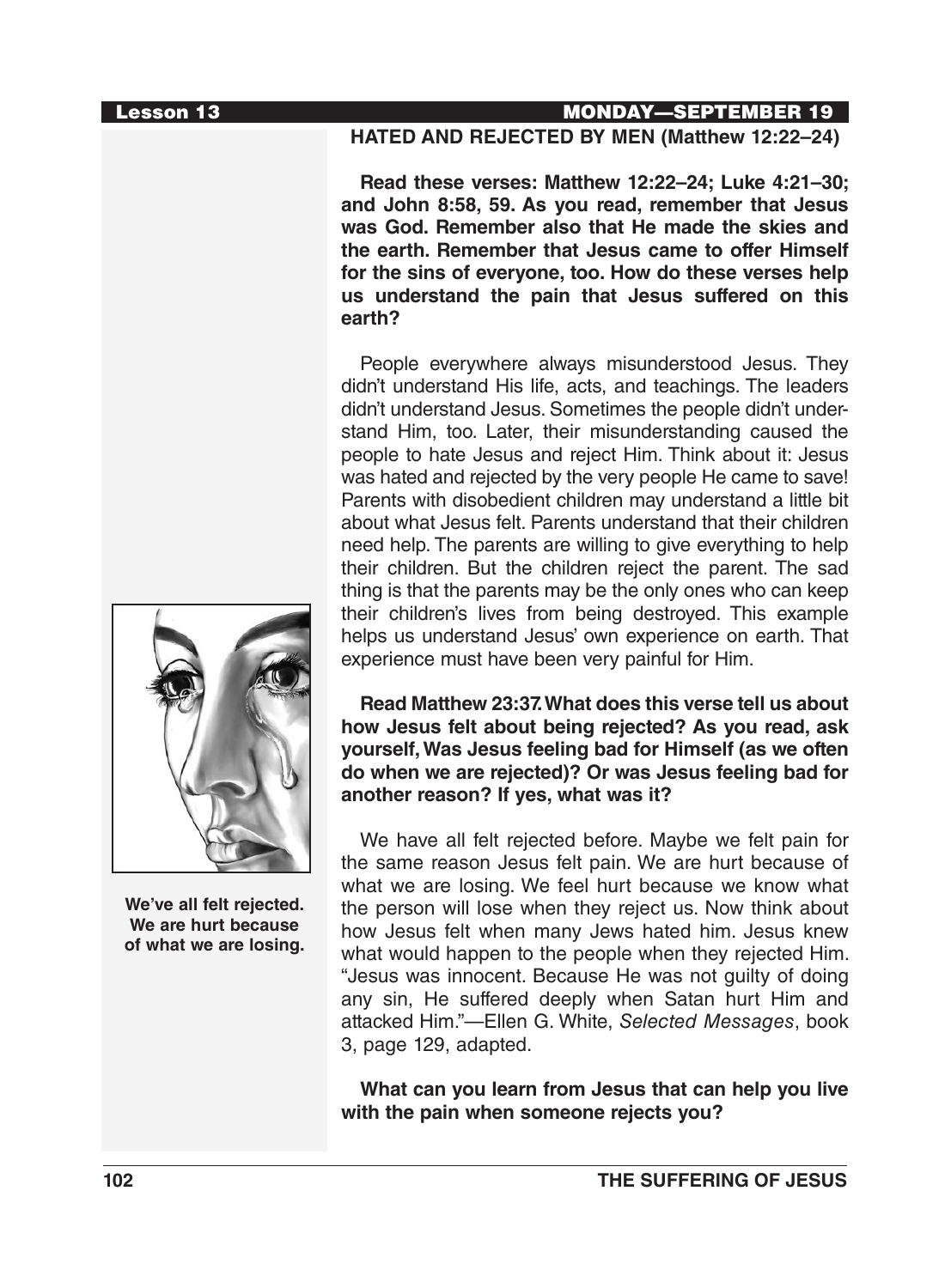# TUESDAY—SEPTEMBER 20 Lesson 13

# **JESUS IN GETHSEMANE (Mark 14:34)**

#### **"He said to them, 'My heart is very sad. I am almost dying! Stay here and watch' " (Mark 14:34, WE).**

Whatever pain Jesus suffered in His 33 years here on earth, none of it compared to the pain He suffered in His final hours before He died on the cross. Before anyone sinned, God planned for Jesus to become the offering for our sins (Ephesians 1:1–4; 2 Timothy 1:8, 9; Titus 1:1, 2). Now that plan was happening.

#### **Read Matthew 26:39; Mark 14:33–36; and Luke 22:41– 44. What do these verses tell us about Jesus' suffering in Gethsemane?**

"Jesus stepped away, just a little, from His followers. But He did not go too far away so that they couldn't see or hear Him. Then Jesus fell on the ground. Jesus felt that sin separated Him from His Father. The separation was so big that Jesus shook with pain. But He did not use His power as God to escape this suffering. As a man, Jesus must suffer for man's sin. As a man, Jesus must suffer God's anger against sin.

"Now Jesus had an experience He never had before. Maybe better than anyone else, Zechariah explains what Jesus suffered at that time: 'The Lorp All-Powerful says, "Sword, wake up and strike [kill] the shepherd, my friend! Strike the shepherd, and the sheep will run away. And I will punish those little ones." ' Zechariah 13:7, [ERV]. Jesus was the substitute for man. As his substitute, Jesus now suffered God's punishment against sin. Jesus saw what God's punishment meant. Before this time, Jesus helped people by going to God for them. Now Jesus deeply wanted someone to go to God for Him."—Ellen G. White, *The Desire of Ages*, page 686, adapted.

**Think about what happened to Jesus in Gethsemane. God already started to put on Jesus the sins from everyone. Try to make a picture in your mind of that heavy experience. God has never asked any human before then or since that time to do what Jesus did. What does this story about Jesus tell us about God's love for us? What hope does God's love give you?**



**"As his [man's] substitute, Jesus now suffered God's punishment against sin."**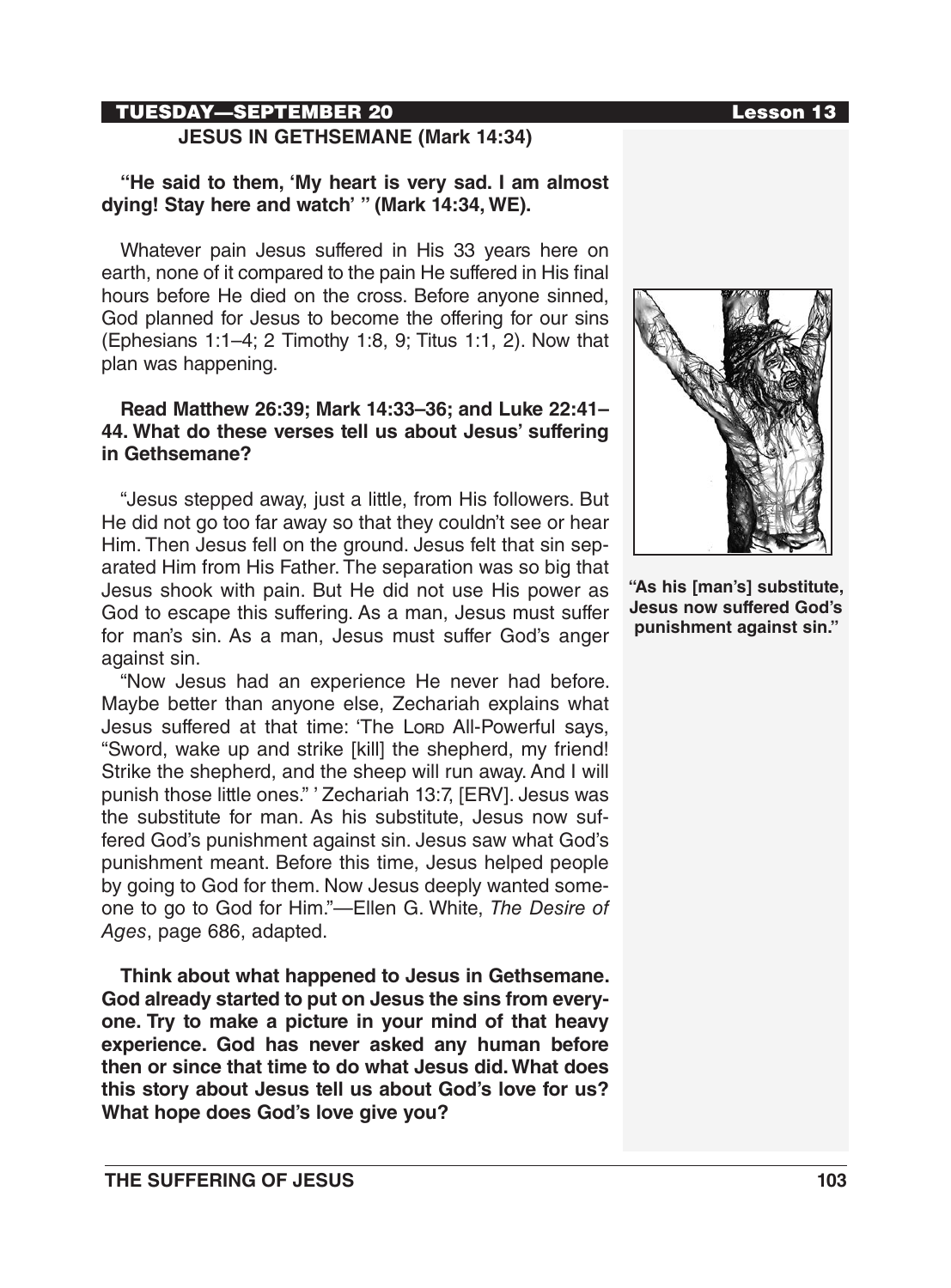#### Lesson 13 WEDNESDAY—SEPTEMBER 21

#### **JESUS ON THE CROSS (Mark 15:38)**

Dying on a cross was one of the most terrible punishments the Romans gave to anyone. The cross was the worst way to die. So, we can feel sorry for anyone who died on a cross. Most of all, we can feel sorry for Jesus. He didn't do anything wrong!

We must always remember that Jesus came in a human body the same as ours. He was beaten. He was whipped. Nails were hammered into His hands and feet. As Jesus hung on the cross, His own body weight pulled Him down against the nails and tore at His deep cuts. The pain must have been awful! This was a terrible death, even for the worst criminal. But Jesus was innocent of any crimes. So, it was not fair at all that He should die on a cross.

**What happened during the time Jesus died? How do these things show us that more was going on than most people there understood at the time?** 

| <b>Matthew 27:45</b> |
|----------------------|
|                      |
|                      |
|                      |
|                      |

**Jesus was innocent of any crimes. So, it was not fair at all that He should die on a cross.**

For sure, much more was happening in this story than just the death of an innocent man. The Bible tells us that God's anger against sin, our sin, was poured on Jesus. Jesus on the cross suffered a holy God's holy anger against sin, the sins of all humans. So, we can be sure that Jesus suffered something far more painful than any human can ever know.

**Jesus suffered for you personally on the cross. What hope and comfort does His suffering give you?** 

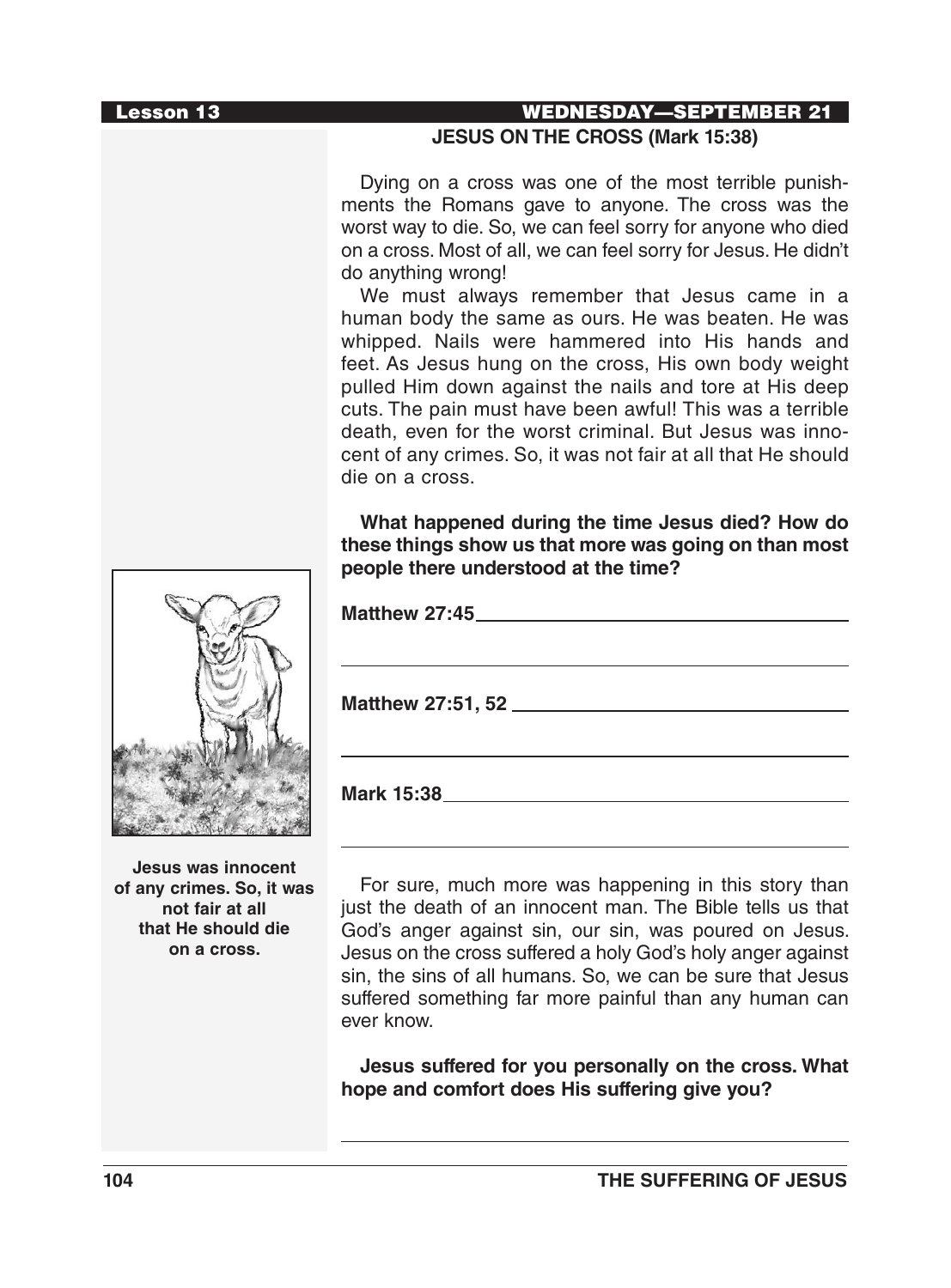# THURSDAY—SEPTEMBER 22 **THE SUFFERING GOD (Philippians 1:29)**

We may as well get used to it: we will suffer until the Second Coming. We suffer when we choose to sin. The Bible does not promise us anything different.

# **Read Acts 14:22; Philippians 1:29; and 2 Timothy 3:12. What do these verses tell us about suffering?**

For sure, we will suffer in this life. At the same time, we must remember two things.

First, Jesus our Lord suffered worse than any of us ever have or will. At the cross, Jesus "took [accepted] on Himself our troubles and carried [suffered] our sorrows [the same painful experiences we have in life]" (Isaiah 53:4, NLV). When we suffer punishment, we don't suffer for anyone else. But Jesus suffered for everyone. He who never sinned became "sin for us" (2 Corinthians 5:21, KJV). Jesus suffered in a way that we, as sinners, can't begin to understand.

Second, as we suffer, we need to remember that Jesus suffered for us. That is, we must remember what God promises to give us because of Jesus' offering for us on the cross.

# **Read John 10:28; Romans 6:23; Titus 1:2; and 1 John 2:25. What do these verses promise us?**

Whatever we suffer in this life, we can stand perfect in Jesus right now. How is that possible? Jesus accepted our punishment on the cross. So, by faith we have the promise of everlasting life. Thanks to Jesus, His perfect life, and His perfect offering, a better future awaits us. Thanks to Jesus, we will live forever on a new earth. Sin will be no more. Suffering and death will be destroyed forever. God promises all these things to us because of Jesus and everything He suffered for us. We have so much to be thankful for because of our Savior!



**Thanks to Jesus, His perfect life, and His perfect offering, a better future awaits us.**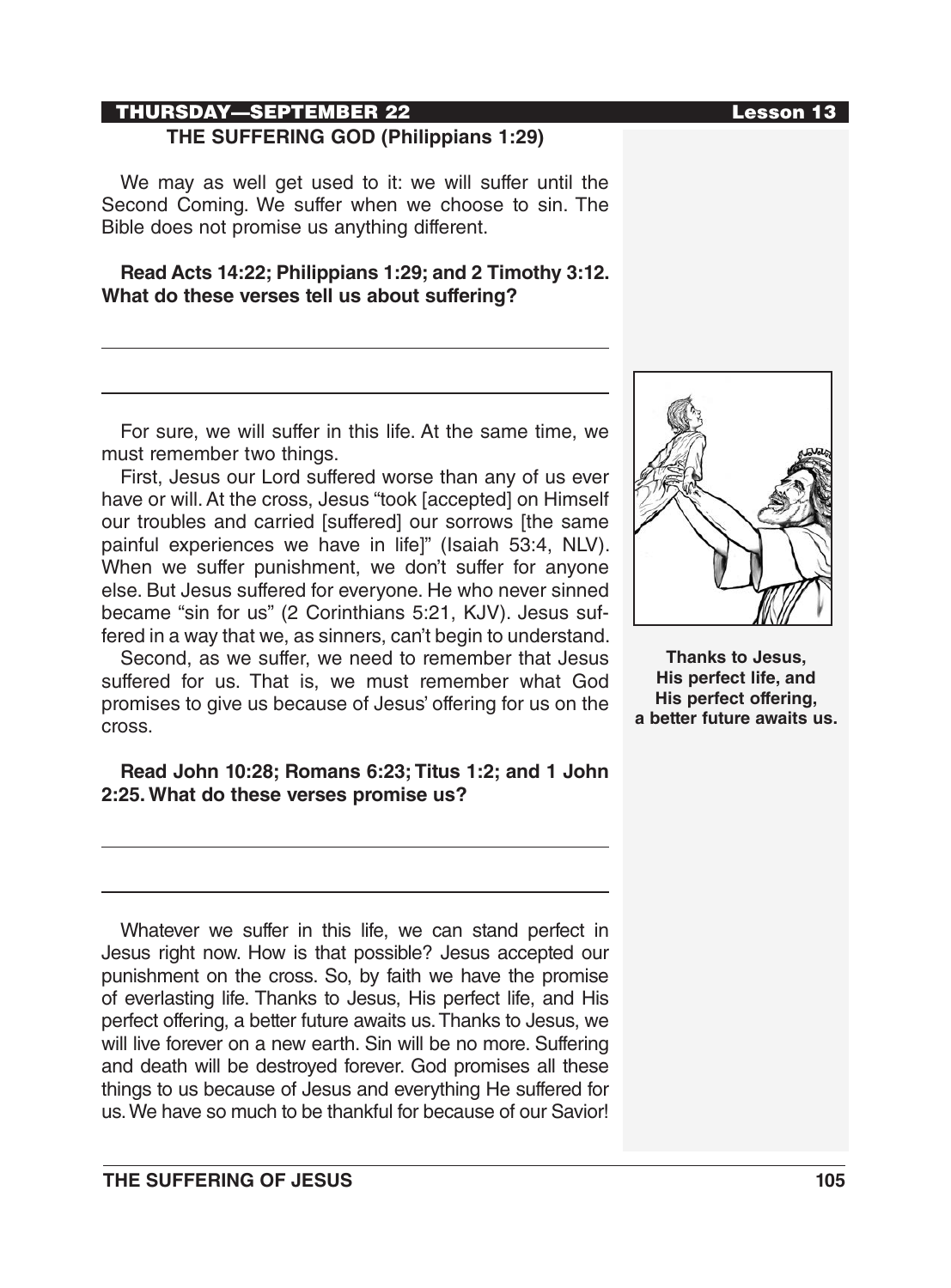#### Lesson 13 FRIDAY—SEPTEMBER 23

**ADDITIONAL THOUGHT:**Read Ellen G. White, "Gethsemane," pages 685–697, and "Calvary," pages 741–757, in *The Desire of Ages.*

"Three times Jesus said that prayer. Three times His human side pulled back from giving Himself up as an offering for our sins. But now our Savior sees a vision of the whole history of humans. He sees that sinners will be destroyed if no one helps them. Jesus sees that humans are helpless. Jesus sees that sin is powerful. Jesus sees the pain and suffering of humans. Jesus sees that humans must die. So, He makes His decision. He will save humans no matter what price He must pay. Jesus accepts that He must spill His blood to save us. Because of Jesus, millions of people will have everlasting life. Jesus left the courts in heaven. There, everything is clean, happy, and full of glory. Jesus left all that glory to save the one lost sheep. That is, Jesus came to save the one planet that sinned by breaking God's law. Jesus will not reject that work. He will become the sin offering for the people on this earth. He will offer Himself for people who chose to sin. Jesus' prayer now changes. He prays only that He will do what God sent Him to do: 'My Father, if it is possible, don't make me drink from this cup [death on the cross]. But do what you want, not what I want' [Matthew 26:42, ERV]."—Ellen G. White, *The Desire of Ages*, pages 690, 693, adapted.

# **DISCUSSION QUESTIONS:**

**1** How does it help us in our sufferings to know that God Himself suffered more than any of us ever can suffer? What must we remember about sufferings?

2 Review the things that Jesus suffered. What were the tests that Jesus took and passed for us? How are these tests the same as the ones we take? How are they different? What can we learn from Jesus about how He behaved and acted during His times of suffering?

3 What are some of your favorite Bible promises? How do they help you when you suffer? Share the promises with the class.

4 What important Bible truths did you learn this quarter? What questions did you have that got answered? What questions do you have? How can we help each other find answers to the questions?



**"Jesus came to save the one planet that sinned by breaking God's law."**